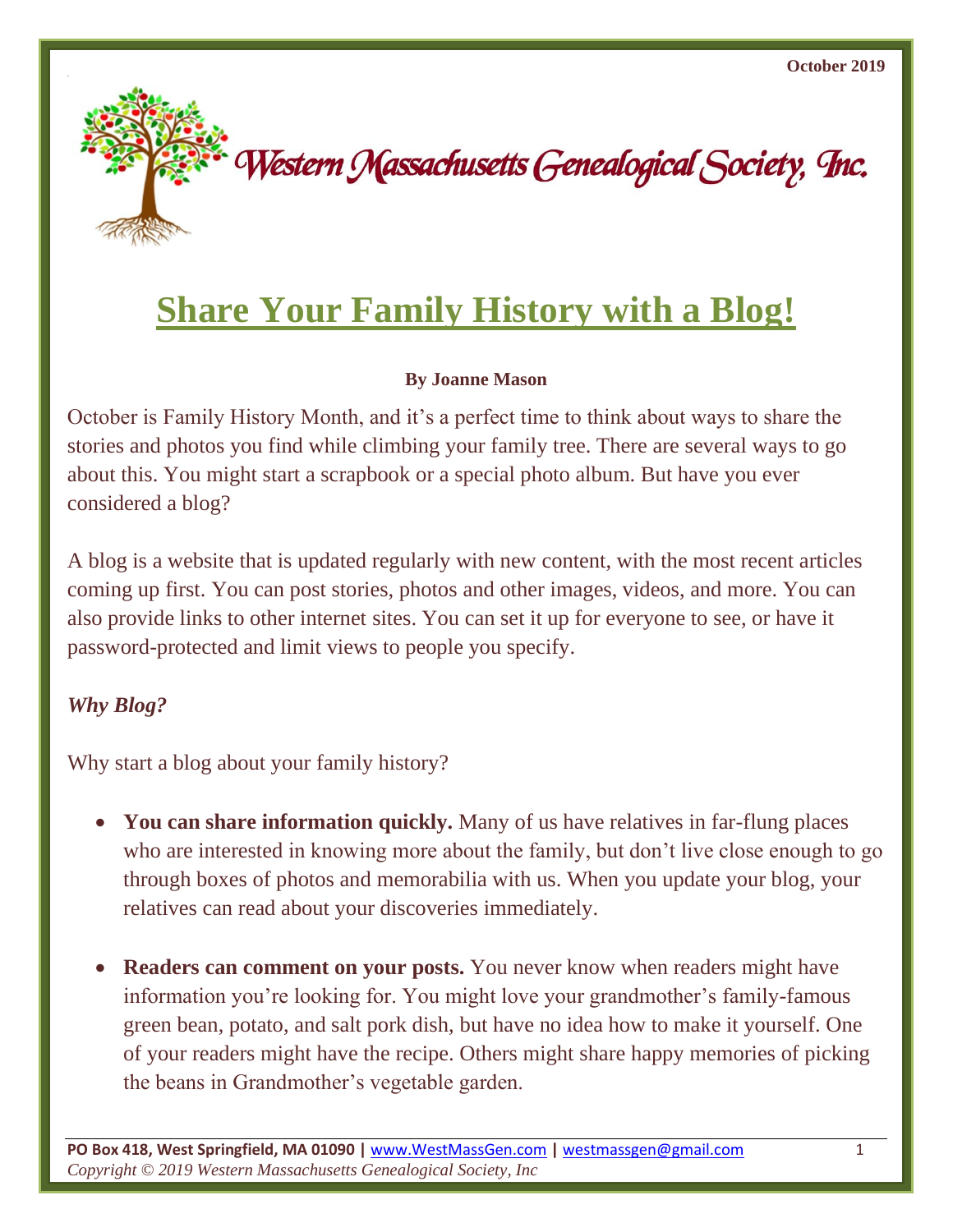• **It could help other genealogists with their research.** When I search online for information about my ancestors, I often see blog posts that others have written about them, their home areas, or the time period during which they lived. That has provided me with clues for my own research. Your blog might do the same for another genealogist.

Blogging platforms have been making it easier to get started, even for those who are not techsavvy. Most have a variety of templates to choose from, and you can customize them to suit your own needs. Some of the more popular platforms are:

> [Blogger.com](https://www.blogger.com/) [Wordpress.com](http://www.wordpress.com/) [Squarespace.com](http://www.squarespace.com/)

Currently, Blogger and WordPress offer free plans, which can help you decide whether blogging is for you. Squarespace's plans start at \$12 per month.

## *Points to Consider*

Before you publish your blog, keep these points in mind:

• **Privacy!** This is a huge concern, and an important one. Your relatives might not be keen on the idea of your blogging about family history. Before I started my blog, I talked to my relatives about it, assuring them that I was not out to reveal any family secrets. I follow a few ground rules too. I don't write anything about family members currently living. If I were to do so, I would check with them first. The same goes for photographs. I will not post photos of any living family member without permission. Also, I try to keep posts positive. While every family has skeletons in the closet, I'm not interested in sharing them.

If you'd like to limit your audience to specific people, you can always passwordprotect your blog. With this setup, your readers need to type in a password to access your content. It is not available to anyone else.